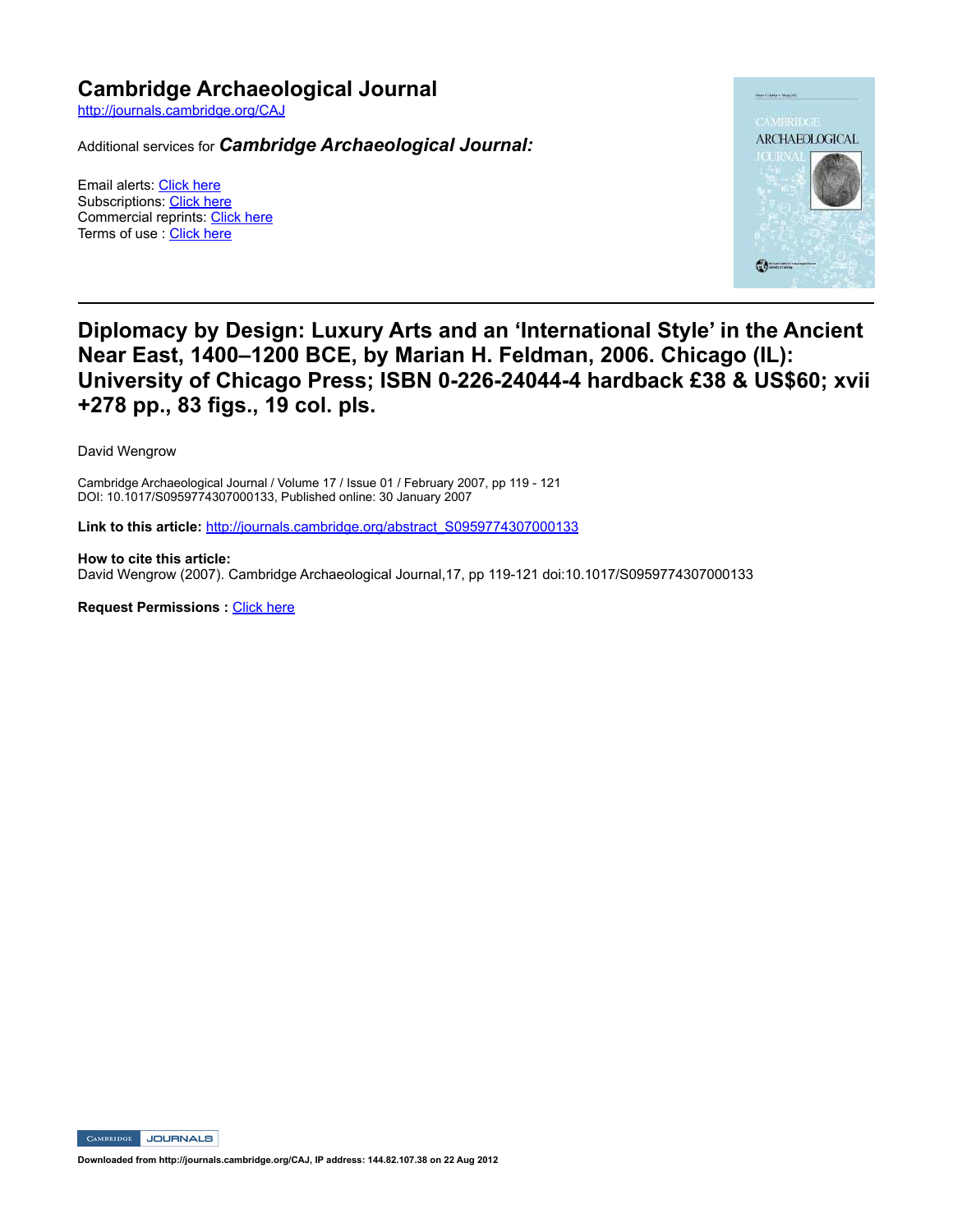*Diplomacy by Design: Luxury Arts and an 'International Style' in the Ancient Near East, 1400–1200 bce*, by Marian H. Feldman, 2006. Chicago (IL): University of Chicago Press; ISBN 0-226-24044-4 hardback £38 & US\$60; xvii+278 pp., 83 figs., 19 col. pls.

## David Wengrow

*Diplomacy by Design* sets out to provide a new perspective on inter-regional relations in the Middle East during the final centuries of the Bronze Age (*c*. 1400–1200 bc). The topic holds a particular fascination owing to the fact that written sources — principally the archives discovered well over a century ago at el-Amarna in Middle Egypt — preserve detailed information about the principles of inter-palatial exchange at this time. These much studied documents and comparable ones from Boğazköy (site of the ancient Hittite capital in central Turkey) demonstrate that the rulers of major regional polities from the Tigris to the Mediterranean were engaged in a highly formalized pattern of interaction, involving the circulation

doi:10.1017/S0959774307000133 Printed in the United Kingdom.

of messages, female kin and other personnel, and also highly crafted gifts. The correspondence exchanged by these rulers, recorded on clay tablets in a common script (cuneiform) and language (Akkadian), was composed in an idiom of 'brotherhood', expressing — as might be expected — a very different world-view to that represented on royal monuments. The latter were concerned with the affirmation of hierarchical relationships between gods, kings and subjects, and projected an image of legitimate power as uniquely vested in particular sacred landscapes, each bounded by potent but also polluting forces. By contrast, the diplomatic correspondence of the Late Bronze Age fully acknowledged the inter-dependence of multiple political domains, and emphasized the need for reciprocity among their rulers.

The relationship between these two ideological structures was characterized in terms of an opposition between 'interest' and 'prestige' by Mario Liverani (1990), who highlighted the distinct forms of coercion involved in each. The epistolary ideal of brotherhood provided a set of normative expectations through which status was negotiated and local interests pursued between courtly centres, with variable tact and skill. Precious gifts were demanded, held back, derided, or even melted down and quantified in a trans-continental 'tournament of value', to use Arjun Appadurai's (1986) felicitous phrase. In some cases, gifts were also carefully inventoried according to type, material and method of manufacture, among the most detailed examples being a list of items sent from (?)Amenhotep IV to the Kassite king Burnaburiash on the occasion of the pharaoh's marriage to a Babylonian princess. Reflecting, perhaps, its essentially competitive nature, the protocol of palatial correspondence did not encourage the direct appreciation of these greeting gifts (Akkadian: *šulmānu*); and, when expressed, such appreciation was usually directed not towards the aesthetic qualities of the gifts themselves but to their value as tokens of care for the health of a royal 'brother'. Neither this nor the uncertainties involved in translating ancient terms for object forms and styles have prevented modern analysts from seeking direct parallels for royal gifts in the archaeological record. Marian Feldman's beautifully produced book is the most recent, and boldest, move in this direction to date.

Feldman's basic contention (first outlined in a 2002 piece for *The Art Bulletin*) is that the ideology of 'brotherhood' may have been directly supported through the production and circulation of a distinctive range of decorated luxury items, which — she argues — formed an important subset of the total repertory of objects considered appropriate as accompaniments *CAJ* 17:1, 119–21 © 2007 McDonald Institute for Archaeological Research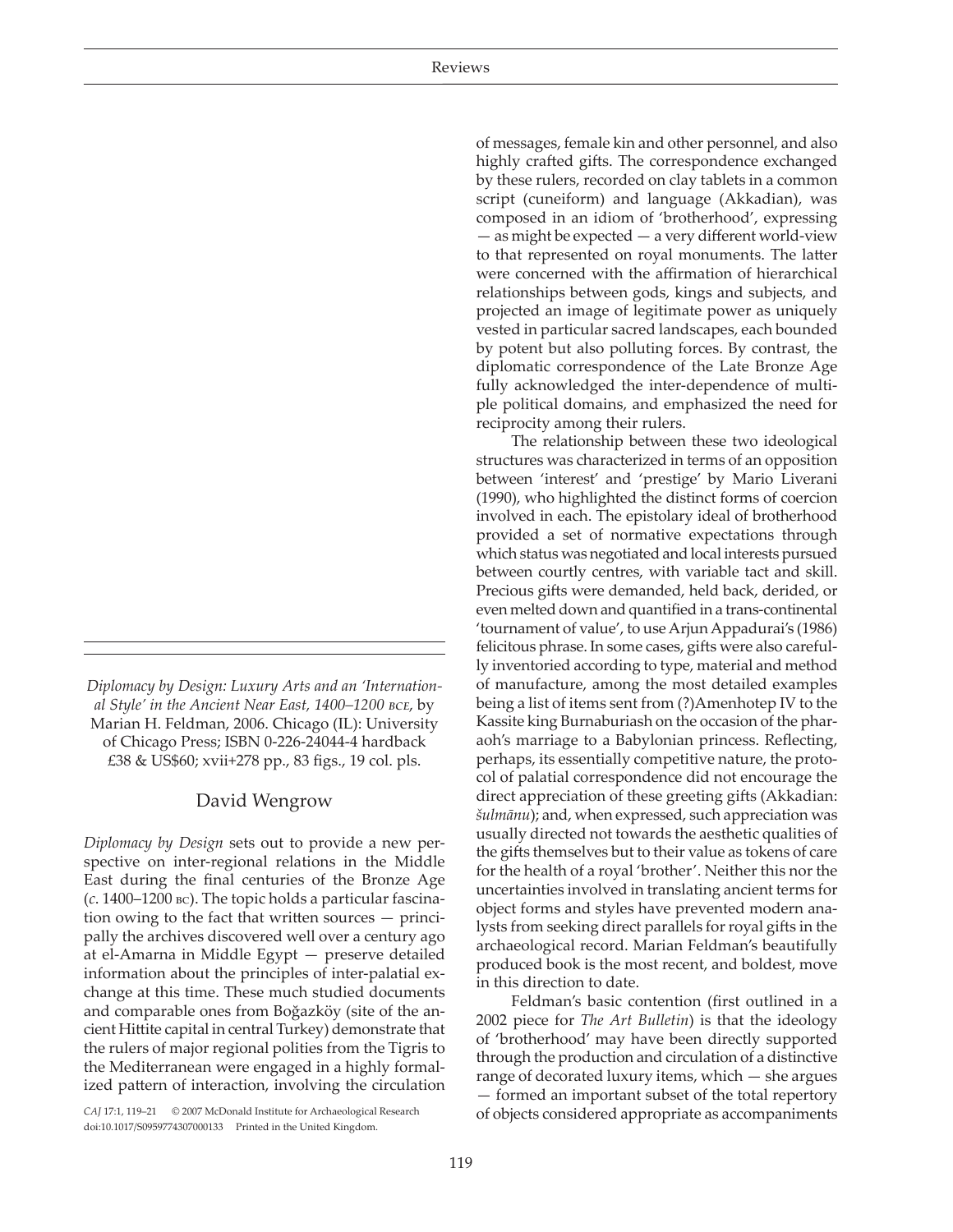to diplomatic exchanges. These items belong to what Feldman terms the 'international artistic *koiné*' and are said to share characteristics of 'theme and motif, composition, idiom, technique, material, and object types' (p. 58). The number of surviving works 'securely classified as part of the international *koiné*' is said to be 'less than eighty' (p. 116). Only a handful are discussed in detail and no corpus is provided that would allow the reader to assess the overall validity of the classification but, for purposes of discussion, I will use the term '*koiné*' here in the specific sense intended by Feldman. The objects discussed in the book as exemplars of this class in fact constitute a very disparate group, the unity of which was difficult for this reviewer to appreciate on first inspection. Among them are the inlaid wooden chest inscribed for Tutankhamun and Ankhesenamun, found within the former's tomb, a golden bowl with repoussé ornament from Ras Shamra, a faience rhyton with polychrome ornament found at Kition on Cyprus, and a poorly preserved assemblage of ivories deposited at the Artemison on the Cycladic island of Delos during the Geometric period but dated to the Late Bronze Age on the basis of stylistic comparisons with ivories from Megiddo. On what grounds, then, should such items be considered as belonging to a coherent and distinctive group, and how precisely do they relate to the kind of diplomatic exchanges documented in contemporaneous written sources?

In exploring these questions, Feldman encounters much evidence that contradicts her initial supposition, and this ultimately obliges her to posit nothing stronger than a 'potential' relationship between her *koiné* and the diplomatic exchange of 'greeting gifts'. Differential archaeological preservation is evoked, with some justification perhaps, to explain why the main distribution of surviving *koiné* goods is coastal, whereas the 'global village' of the Amarna Letters centres upon the vast inland states of Babylonia, Assyria, Mitanni, and Hatti, with Egypt as something of a geographical (and cultural) outlier. More complex arguments concerning status negotiation are advanced to explain the presence of *koiné* items — as defined by Feldman — at minor kingdoms such as Ugarit, the subordinate status of which in fact precluded their participation in the highest circuit of diplomatic exchanges. Rather less convincing is her assertion that all of the materials used to produce *koiné* goods were subject to an 'extraordinary' level of palatial control, 'if not a monopoly' (p. 118). Archaeological evidence for the production of faience (notably at el-Amarna itself: Shortland *et al.* 2001) in fact suggests a less centralized scenario, and Feldman herself acknowledges the absence of this material from palatial correspondence. Converse problems are raised by lapis lazuli, frequently mentioned in the context of *šulmānu* but virtually absent from the surviving repertory of *koiné* objects. Such caveats point away from any single explanatory model and towards a more complex reality which might have been elucidated through closer consideration of the archaeological record, not to mention the extensive literature on Bronze Age economic systems, which is given only the briefest treatment in Feldman's book. Similarly lacking is any detailed discussion of alternative candidates for diplomatic 'greeting gifts', such as stone vessels bearing Egyptian royal names, which first reached the palatial centres of coastal and inland Syria during the Early Bronze Age (e.g. Sparks 2003; and further suggestions in Cochavi-Rainey & Lilyquist 1999).

What, then, of the 'international artistic *koiné*' itself? Did it really exist as a strategic element of elite culture during the Late Bronze Age? Or is it essentially a modern heuristic category, produced by 'our' ways of responding to objects rather than those of the ancient actors? In support of the former possibility, Feldman embarks upon a detailed analysis of surface decoration in order to isolate the visual properties of the *koiné*. In this, by far the strongest part of the book, she departs both theoretically and substantively from the often vague definitions of an 'international style' advanced in earlier studies. Art historians, she observes, have tended to approach visual hybrids as technical problems to be solved through a display of scholarly expertise, which allows them to be assigned with minimum discomfort to a particular workshop or regional school. Drawing upon recent developments in cultural theory, and using selected elements of the Amarna correspondence as a contextual frame, Feldman argues to the contrary that artistic hybridity had a positive value within the Late Bronze Age system of palatial exchange. The most successful hybrids were those which disguised altogether their source of origin while evoking generic ideas about kingship, thereby serving as ideal accompaniments to diplomatic exchanges. Only objects bearing the latter, fully hybridized, designs are accorded a place in Feldman's international *koiné.* Among their defining attributes is a 'paratactic' mode of composition (roughly the visual equivalent of a Samuel Beckett monologue) which is thought to suppress the reading of their imagery as linear narrative. According to Feldman, this is one of a number of devices through which distinct messages were encoded and transmitted between rulers in contexts where more hierarchical modes of elite representation (emphasizing the heroic deeds of